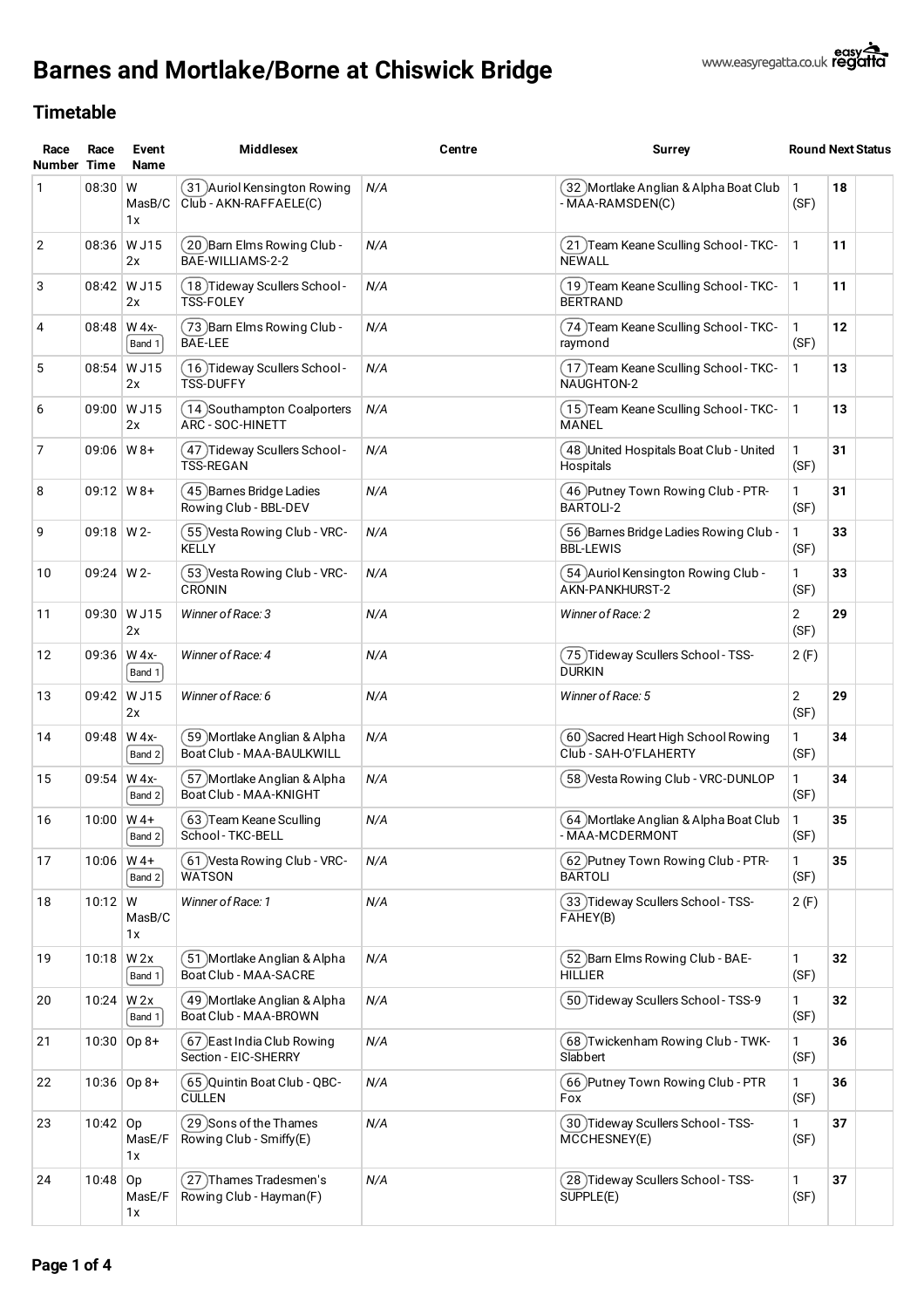# **Barnes and Mortlake/Borne at Chiswick Bridge**



| Race<br>Race<br>Number Time<br>Name |                | Event              | <b>Middlesex</b>                                           | Centre | Surrey                                                    | <b>Round Next Status</b> |    |
|-------------------------------------|----------------|--------------------|------------------------------------------------------------|--------|-----------------------------------------------------------|--------------------------|----|
| 25                                  | 10:54          | Op J16<br>2x       | (9) Team Keane Sculling School<br>- TKC-POSTLE             | N/A    | (10) Tideway Scullers School - TSS-<br><b>PENDRED</b>     | $\mathbf{1}$<br>(SF)     | 42 |
| 26                                  |                | 11:00 Op J16<br>2x | (7) Fulham Boys School, The,<br>Boat Club - FBS-EARL       | N/A    | (8) Barn Elms Rowing Club - BAE-<br><b>FREIENSENER</b>    | 1<br>(SF)                | 42 |
| 27                                  |                | 11:06 Op 4-        | (71) Putney Town Rowing Club<br>- PTRC SM 4-               | N/A    | (72) Sons of the Thames Rowing Club -<br>SON-REYNOLDS     | 1<br>(SF)                | 45 |
| 28                                  |                | 11:12 Op 4-        | (69) East India Club Rowing<br>Section - EIC-RICHARDS      | N/A    | 70 Auriol Kensington Rowing Club -<br>AKN-KÜNG            | $\mathbf{1}$<br>(SF)     | 45 |
| 29                                  |                | 11:18 W J15<br>2x  | Winner of Race: 13                                         | N/A    | Winner of Race: 11                                        | 3(F)                     |    |
| 30                                  | 11:24          | Op J15<br>1x       | (37) Fulham Boys School, The,<br>Boat Club - FBS-SWEENEY   | N/A    | ( 38 )Team Keane Sculling School - TKC-<br>WEI            | 1                        | 39 |
| 31                                  | 11:30          | $W8+$              | Winner of Race: 8                                          | N/A    | Winner of Race: 7                                         | 2(F)                     |    |
| 32                                  | 11:36          | W 2x<br>Band 1     | Winner of Race: 20                                         | N/A    | Winner of Race: 19                                        | 2(F)                     |    |
| 33                                  | 11:42          | W 2-               | Winner of Race: 10                                         | N/A    | Winner of Race: 9                                         | 2(F)                     |    |
| 34                                  | 11:48          | W 4x-<br>Band 2    | Winner of Race: 15                                         | N/A    | Winner of Race: 14                                        | 2(F)                     |    |
| 35                                  | 11:54          | $W$ 4+<br>Band 2   | Winner of Race: 17                                         | N/A    | Winner of Race: 16                                        | 2(F)                     |    |
| 36                                  | 12:00          | $Op 8+$            | Winner of Race: 22                                         | N/A    | Winner of Race: 21                                        |                          |    |
| 37                                  | 12:06   0p     | MasE/F<br>1x       | Winner of Race: 24                                         | N/A    | Winner of Race: 23                                        | 2(F)                     |    |
| 38                                  |                | 13:06 Op J15<br>1x | (40) Fulham Boys School, The,<br>Boat Club - FBS-SALANKI-2 | N/A    | (41 )Barn Elms Rowing Club - BAE-<br>LAWRIE               | $\overline{2}$<br>(SF)   | 46 |
| 39                                  | 13:12          | Op J15<br>1x       | Winner of Race: 30                                         | N/A    | (39 )Tideway Scullers School - TSS-<br><b>MAXWELL</b>     | $\mathbf{2}$<br>(SF)     | 46 |
| 40                                  |                | 13:18 W J16<br>1x  | (42) Tideway Scullers School -<br><b>TSS-VICARS</b>        | N/A    | ( 43 )Team Keane Sculling School - TKC-<br><b>BURNE</b>   | 1<br>(SF)                | 49 |
| 41                                  |                | 13:24 Op J15<br>2x | (11) Barn Elms Rowing Club -<br>BAE-APATU-3                | N/A    | (12) Team Keane Sculling School - TKC-<br><b>BULLE</b>    | 1<br>(SF)                | 48 |
| 42                                  |                | 13:30 Op J16<br>2x | Winner of Race: 26                                         | N/A    | Winner of Race: 25                                        | 2(F)                     |    |
| 43                                  |                | 13:36 Op 2-        | (76) East India Club Rowing<br>Section - EIC-SINCLAIR      | N/A    | (77) Abingdon Rowing Club - ABN-<br>ZMIJANOVIC            | $\mathbf{1}$<br>(SF)     | 50 |
| 44                                  | $13:42 \mid W$ | 1x                 | (34) Tideway Scullers School-<br>MasD/E   TSS-BETTS(E)     | N/A    | 35 Mortlake Anglian & Alpha Boat Club<br>- MAA-CASSINI(D) | 1<br>(SF)                | 51 |
| 45                                  |                | 13:48 Op 4-        | Winner of Race: 28                                         | N/A    | Winner of Race: 27                                        | 2(F)                     |    |
| 46                                  |                | 13:54 Op J15<br>1x | Winner of Race: 39                                         | N/A    | Winner of Race: 38                                        | 3(F)                     |    |
| 47                                  | $14:00$ W 1x   |                    | (82) Sons of the Thames<br>Rowing Club - SON-TURNOCK       | N/A    | (83) Tideway Scullers School - TSS-<br>O'SULLIVAN         | $\mathbf{1}$<br>(SF)     | 64 |
| 48                                  |                | 14:06 Op J15<br>2x | Winner of Race: 41                                         | N/A    | (13) Barn Elms Rowing Club - BAE-<br><b>GUTSEV</b>        | 2(F)                     |    |
| 49                                  | 14:12          | W J16<br>1x        | Winner of Race: 40                                         | N/A    | (44) Tideway Scullers School - TSS-<br><b>HEATON</b>      | 2(F)                     |    |
| 50                                  |                | 14:18 Op 2-        | Winner of Race: 43                                         | N/A    | 78 Cygnet Rowing Club - CYG-PIGUET                        | 2(F)                     |    |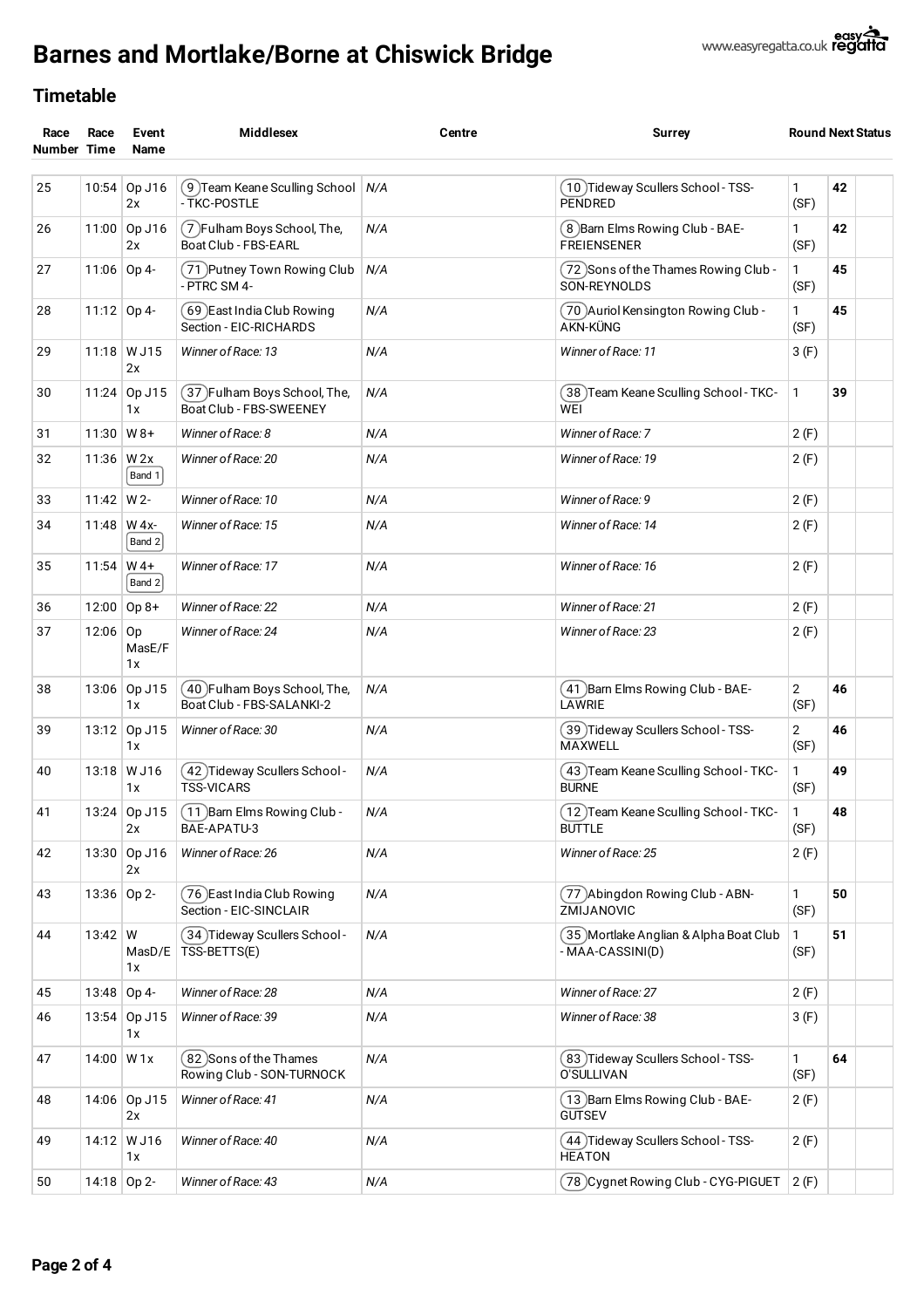# **Barnes and Mortlake/Borne at Chiswick Bridge**



| Race<br>Number Time | Race         | Event<br>Name            | <b>Middlesex</b>                                            | Centre                                                                                                    | <b>Surrey</b>                                                                             | <b>Round Next Status</b> |    |  |
|---------------------|--------------|--------------------------|-------------------------------------------------------------|-----------------------------------------------------------------------------------------------------------|-------------------------------------------------------------------------------------------|--------------------------|----|--|
| 51<br>$14:24$ W     |              | MasD/E                   | Winner of Race: 44                                          | N/A                                                                                                       | 36 Mortlake Anglian & Alpha Boat Club<br>- MAA-BELL-SYER(E)                               | 2(F)                     |    |  |
| 52                  | 14:30        | 1x<br>Op<br>MasC/D<br>1x | 25) Tideway Scullers School-<br>TSS-BURMESTER(C)            | N/A                                                                                                       | 26 Cygnet Rowing Club - CYG-<br>STROMBERG(C)                                              | 1<br>(SF)                | 71 |  |
| 53                  | 14:36        | Op<br>MasC/D<br>1x       | 22 Mortlake Anglian & Alpha)<br>Boat Club - MAA-MITCHELL(D) | <del>23</del> Fulham Reach Boat Club -<br>(24) Quintin Boat Club - QBC-<br>OHRENSTEIN(D)<br>FUL-BENTON(C) |                                                                                           | 1<br>(SF)                | 71 |  |
| 54                  | 14:43        | W <sub>1x</sub>          | 84 Mortlake Anglian & Alpha<br>Boat Club - MAA-KEENE        | (85) Sacred Heart High School<br>Rowing Club - SAH-AQUILINA                                               | (86)Auriol Kensington Rowing Club -<br><b>AKN-HAGE</b>                                    | 1<br>(SF)                | 64 |  |
| 55                  | $14:50$ W 1x |                          | 79 Fulham Reach Boat Club -<br>FUL-JEDIDI                   | ( 80 )Team Keane Sculling School<br>- TKC-RAYMOND                                                         | (81) Barn Elms Rowing Club - BAE-<br>APATU-2                                              | 1<br>(SF)                | 64 |  |
| 56                  | 14:57        | Op 1x<br>Band 2          | 96 Fulham Reach Boat Club -<br><b>FUL-IRELAND</b>           | [97] Tideway Scullers School-<br>TSS-JONES-2                                                              | 98 Poplar Blackwall & District Rowing<br>Club - PBD-CARTER-MILLER                         |                          | 74 |  |
| 57                  | 15:04        | Op 1x<br>Band 2          | 93 Vesta Rowing Club - VRC-<br><b>BENSON</b>                | 94 ) Poplar Blackwall & District<br>Rowing Club - George gilbert                                          | 95 Mortlake Anglian & Alpha Boat Club<br>- MAA-DILLON                                     |                          | 74 |  |
| 58                  | 15:11        | Op 4x-                   | 90 Team Keane Sculling<br>School-TKC-CREIGHTON-2            | [91 )Sons of the Thames Rowing<br>Club - SON-STANTON                                                      | (92 )Team Keane Sculling School - TKC-<br>MORRIS-2                                        | 1<br>(SF)                | 67 |  |
| 59                  |              | 15:18 Op 4x-             | 87 )Cygnet Rowing Club -<br>CYG-DRAGE                       | ( 88 )Sons of the Thames Rowing<br>Club - SON-WATSON                                                      | (89 )Team Keane Sculling School - TKC-<br><b>RUSSELL THOMPSON-4</b>                       | 1<br>(SF)                | 67 |  |
| 60                  | 15:25        | W 2x<br>Band 2           | (105) Vesta Rowing Club - VRC-<br><b>BLOWING</b>            | (106 )Sons of the Thames<br>Rowing Club - SON-PHILLIPS                                                    | (107)Sacred Heart High School Rowing<br>Club - SAH-HOGAN                                  | 1(F)                     |    |  |
| 61                  | 15:32        | W 4-                     | (108) Vesta Rowing Club - VRC-<br>KELLY-2                   | (109 )Mortlake Anglian & Alpha<br>Boat Club - MAA-WEBB                                                    | (110) Barnes Bridge Ladies Rowing Club<br>- BBL-LEWIS-2                                   | 1(F)                     |    |  |
| 62                  | 15:39        | Op 2x<br>Band 2          | 99 London School Of<br>Economics Rowing Club - LSE<br>2x    | ( 100 )East India Club Rowing<br>Section - EIC-GILL                                                       | (101) Fulham Reach Boat Club - FUL-<br>ANTAR                                              |                          | 66 |  |
| 63                  | 15:46        | Op 2x<br>Band 2          | (102) Tideway Scullers School-<br>TSS-JONES                 | (103)Mortlake Anglian & Alpha<br>Boat Club - MAA-CAMPBELL                                                 | (104) Fulham Reach Boat Club - FUL-<br>COUGHLAN                                           |                          | 66 |  |
| 64                  | 15:53        | W <sub>1x</sub>          | Winner of Race: 55                                          | Winner of Race: 47                                                                                        | Winner of Race: 54                                                                        |                          |    |  |
| 65                  |              | 16:00 Op 2x<br>Band 1    | (117) Team Keane Sculling<br>School-TKC-CREIGHTON           | (118) Tideway Scullers School -<br><b>TSS-WELLS</b>                                                       | (119) Team Keane Sculling School -<br><b>TKC-RUSSELL THOMPSON</b>                         |                          |    |  |
| 66                  | 17:00        | Op 2x<br>Band 2          | Winner of Race: 62                                          | N/A                                                                                                       | Winner of Race: 63                                                                        |                          |    |  |
| 67                  |              | 17:06 Op 4x-             | Winner of Race: 59                                          | N/A                                                                                                       | Winner of Race: 58                                                                        |                          |    |  |
| 68                  |              | $17:12$ Op 4+            | (120 )East India Club Rowing<br>Section - EIC-RICHARDS-2    | (121 )Auriol Kensington Rowing<br>Club - AKN-KÜNG-2                                                       | (122) St Georges Hospital Med. Sch. Boat   1 (F)<br>Club - St George's Hospital boat club |                          |    |  |
| 69                  | 17:19        | Op 1x<br>Band $1$        | (114) Barn Elms Rowing Club -<br>BAE-WILLIAMS-2             | (115) Team Keane Sculling<br>School-TKC-RUSSELL<br>THOMPSON-2                                             | (116) Twickenham Rowing Club - TWK-<br>WOOLLER                                            | 1(F)                     |    |  |
| 70                  | $17:26$ W    | MasD/E<br>2x             | (4 )Mortlake Anglian & Alpha<br>Boat Club - MAA-KELL(E)     | 5) Barnes Bridge Ladies Rowing<br>Club - BBL-COX(E)                                                       | (6) Barnes Bridge Ladies Rowing Club -<br>BBL-STACKHOUSE-2(D)                             | 1(F)                     |    |  |
| 71                  | 17:33        | Op<br>MasC/D<br>1x       | Winner of Race: 53                                          | N/A                                                                                                       | Winner of Race: 52                                                                        | 2(F)                     |    |  |
| 72                  | 17:40        | Op J15<br>4x+            | (1)Fulham Boys School, The,<br>Boat Club - FBS-SALANKI      | (2) Team Keane Sculling School -<br>TKC-RUSSELL THOMPSON-3                                                | 3) Team Keane Sculling School - TKC-<br><b>MORRIS</b>                                     | 1(F)                     |    |  |
| 73                  | 17:47        | $W$ 4+<br>Band 1         | [111 )Putney Town Rowing<br>Club - PTR-SW 4+                | ( 112 )Vesta Rowing Club - VRC-<br><b>KNIBBS</b>                                                          | (113 )Barnes Bridge Ladies Rowing Club<br>- BBL-SUGARMAN-2                                | 1(F)                     |    |  |
| 74                  | 17:54        | Op 1x<br>Band 2          | Winner of Race: 57                                          | N/A                                                                                                       | Winner of Race: 56                                                                        | 2(F)                     |    |  |